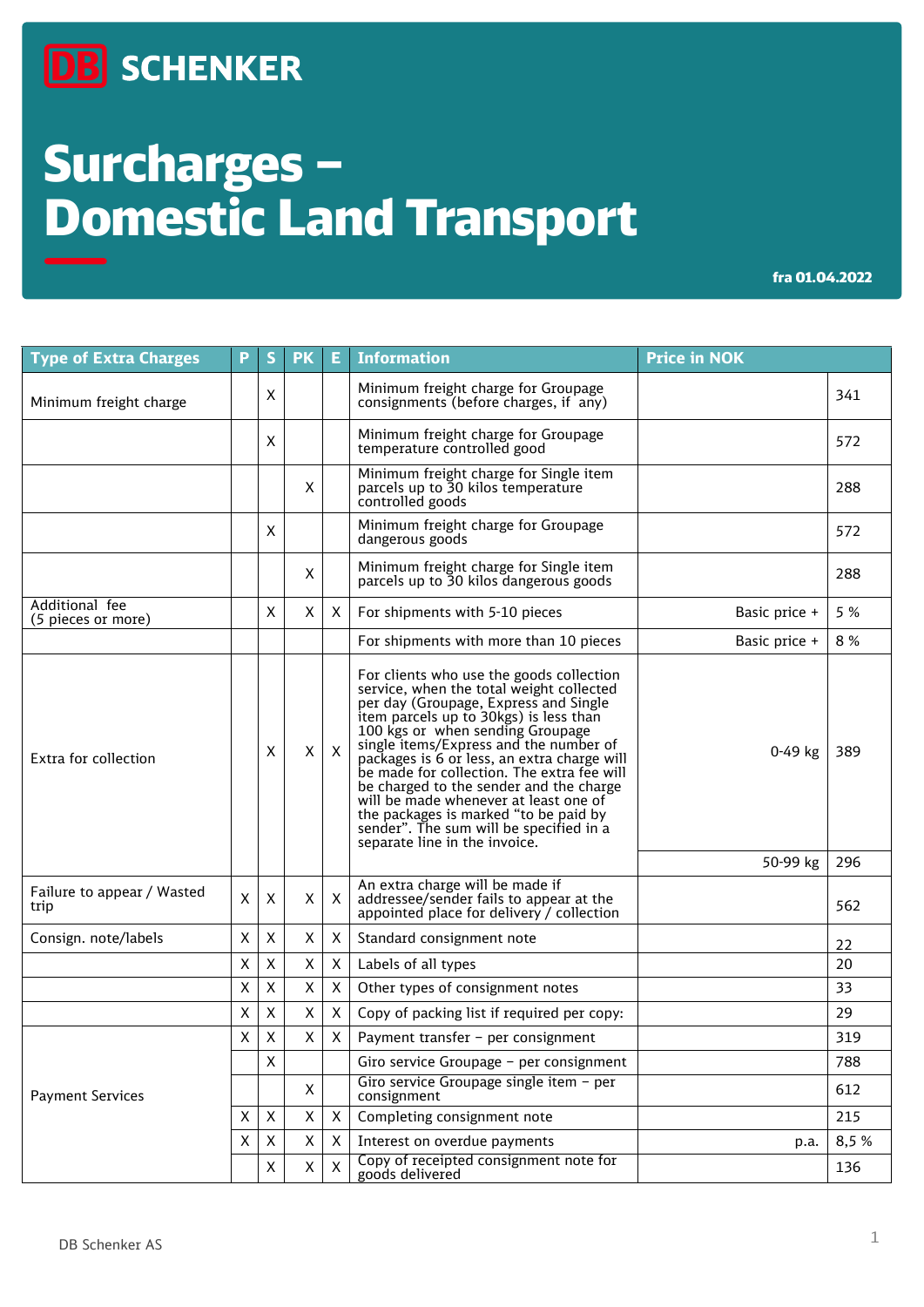### **DB** SCHENKER

# Surcharges – Domestic Land Transport

#### fra 01.04.2022

| <b>Type of Extra Charges</b>              | P | S       | <b>PK</b> | E.           | <b>Information</b>                                                                                                                                                           | <b>Price in NOK</b>   |      |
|-------------------------------------------|---|---------|-----------|--------------|------------------------------------------------------------------------------------------------------------------------------------------------------------------------------|-----------------------|------|
| Packaging                                 | X | X       |           |              | Return of wrappings and storage<br>accessories. Reduction of basic price<br>with                                                                                             | Basic price -         | 50 % |
| Return facility                           |   | X       | X         |              | When ordering a return transport and<br>Schenker writes out the necessary<br>transport documents (address labels and<br>transport lists)                                     |                       | 157  |
|                                           |   |         |           |              | Extra for fetching consignment from<br>private address incl. freight                                                                                                         |                       | 369  |
| Schenker warehousing<br>services          |   | X       | X         | $\mathsf{X}$ | Storage rental becomes payable after 3<br>days. The price is per day per 100 kgs or<br>part and will be invoiced to the payer of<br>the freight.                             |                       | 125  |
|                                           |   |         |           |              | Customers without contract will be<br>charged a minimum of                                                                                                                   |                       | 445  |
|                                           | X |         |           |              | Partload under 10 ton                                                                                                                                                        | Per shipment          | 311  |
|                                           | X |         |           |              | Partload over 10 ton                                                                                                                                                         | Per shipment          | 439  |
| Temperature controlled<br>goods           | X | $\sf X$ | X         |              | Goods unable to withstand heat or frost.<br>Special rate for minimum freight (see<br>above for minimum freight)                                                              | Basic price +         | 25 % |
| Dangerous goods                           | X | Χ       | X         |              | Goods subject to rules and regulations<br>relating to transport. Special rate for<br>minimum freight (see above for minimum<br>freight)                                      | Basic price +         | 30%  |
| <b>EUR</b> pallets                        | X | X       | X         | $\mathsf{X}$ | <b>Exchanging EUR pallets</b>                                                                                                                                                |                       | 55   |
| Extra for volume                          | X | X       | X         |              | Charged when stowing is difficult<br>because of the shape or contents of the<br>consignee (see definition of volume<br>goods in Transport conditions for DB<br>SCHENKERland) | Basic price +         | 30 % |
| Toll - Parcels (System)                   |   |         | X         |              | Toll road charge                                                                                                                                                             | Pr. shipment          | 9,5  |
| Toll - Groupage (System)                  |   | X       |           | X            | Toll road charge                                                                                                                                                             | Pr. shipment          | 22   |
| Additional road tax Oslo                  |   | X       | X         | X            | The fee applies to shipments where the<br>terminal Alnabru / Oslo is a sent or<br>receiving terminal. The fee also applies                                                   | Groupage per shipment | 6,0  |
| (Rush hour / Environment<br>restrictions) |   |         |           |              | to local Oslo shipments.<br>The fee is charged only once per<br>shipment                                                                                                     | Parcel per shipment   | 2,5  |
| Toll - Part load (Direct)                 | X |         |           |              |                                                                                                                                                                              | Per ton               | 38   |